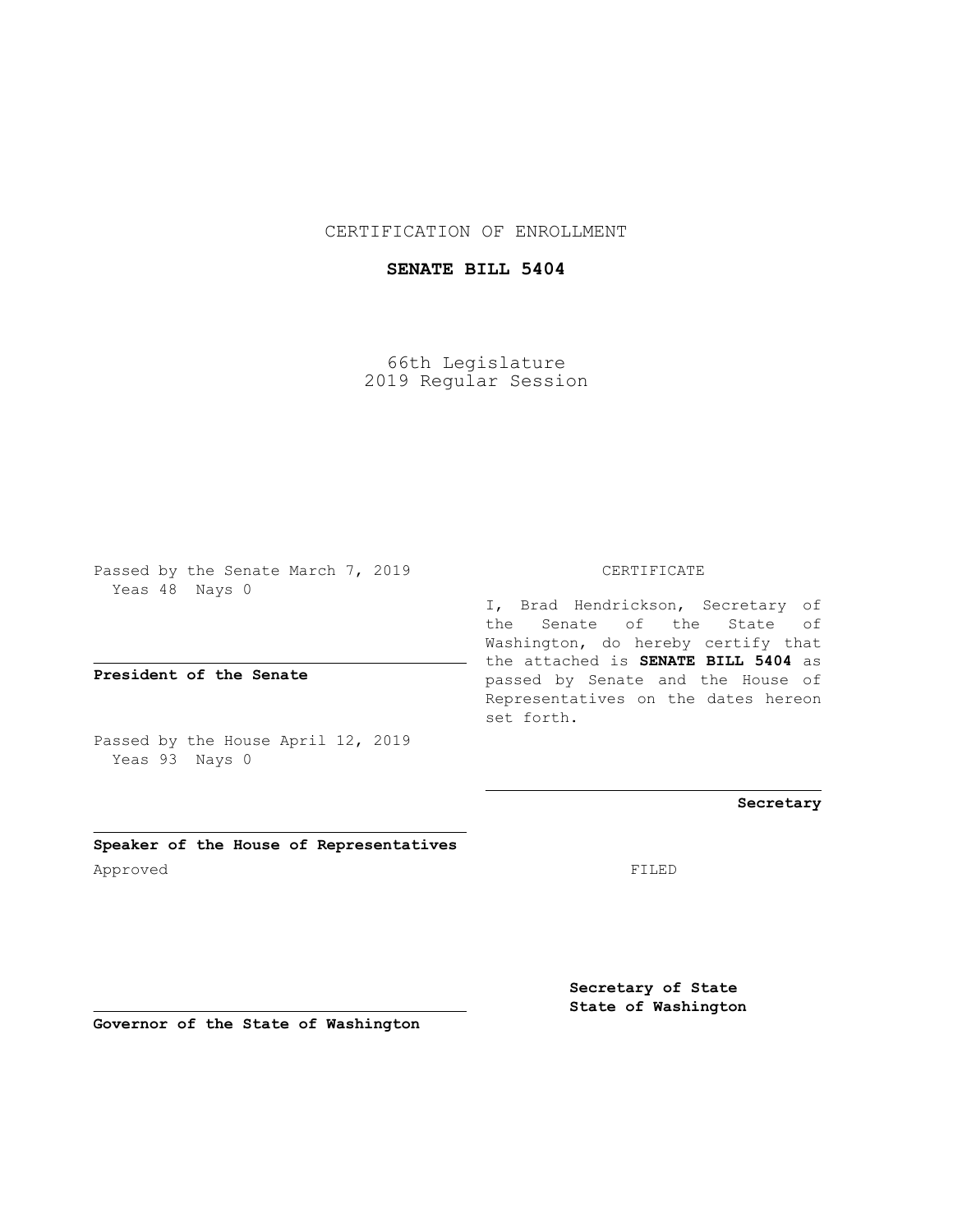## **SENATE BILL 5404**

Passed Legislature - 2019 Regular Session

**State of Washington 66th Legislature 2019 Regular Session**

**By** Senators Rolfes, Honeyford, Van De Wege, McCoy, Salomon, and Hasegawa

Read first time 01/21/19. Referred to Committee on Agriculture, Water, Natural Resources & Parks.

1 AN ACT Relating to expanding the definition of fish habitat 2 enhancement projects; and amending RCW 77.55.181 and 90.58.147.

3 BE IT ENACTED BY THE LEGISLATURE OF THE STATE OF WASHINGTON:

4 **Sec. 1.** RCW 77.55.181 and 2017 c 241 s 1 are each amended to 5 read as follows:

 (1)(a) In order to receive the permit review and approval process created in this section, a fish habitat enhancement project must meet the criteria under this section and must be a project to accomplish 9 one or more of the following tasks:

10 (i) Elimination of human-made or caused fish passage barriers, 11 including:

12 (A) Culvert repair and replacement; and

13 (B) Fish passage barrier removal projects that comply with the 14 forest practices rules, as the term "forest practices rules" is 15 defined in RCW 76.09.020;

 (ii) Restoration of an eroded or unstable stream bank employing the principle of bioengineering, including limited use of rock as a stabilization only at the toe of the bank, and with primary emphasis on using native vegetation to control the erosive forces of flowing 20 water;  $((\theta \cdot \hat{r}))$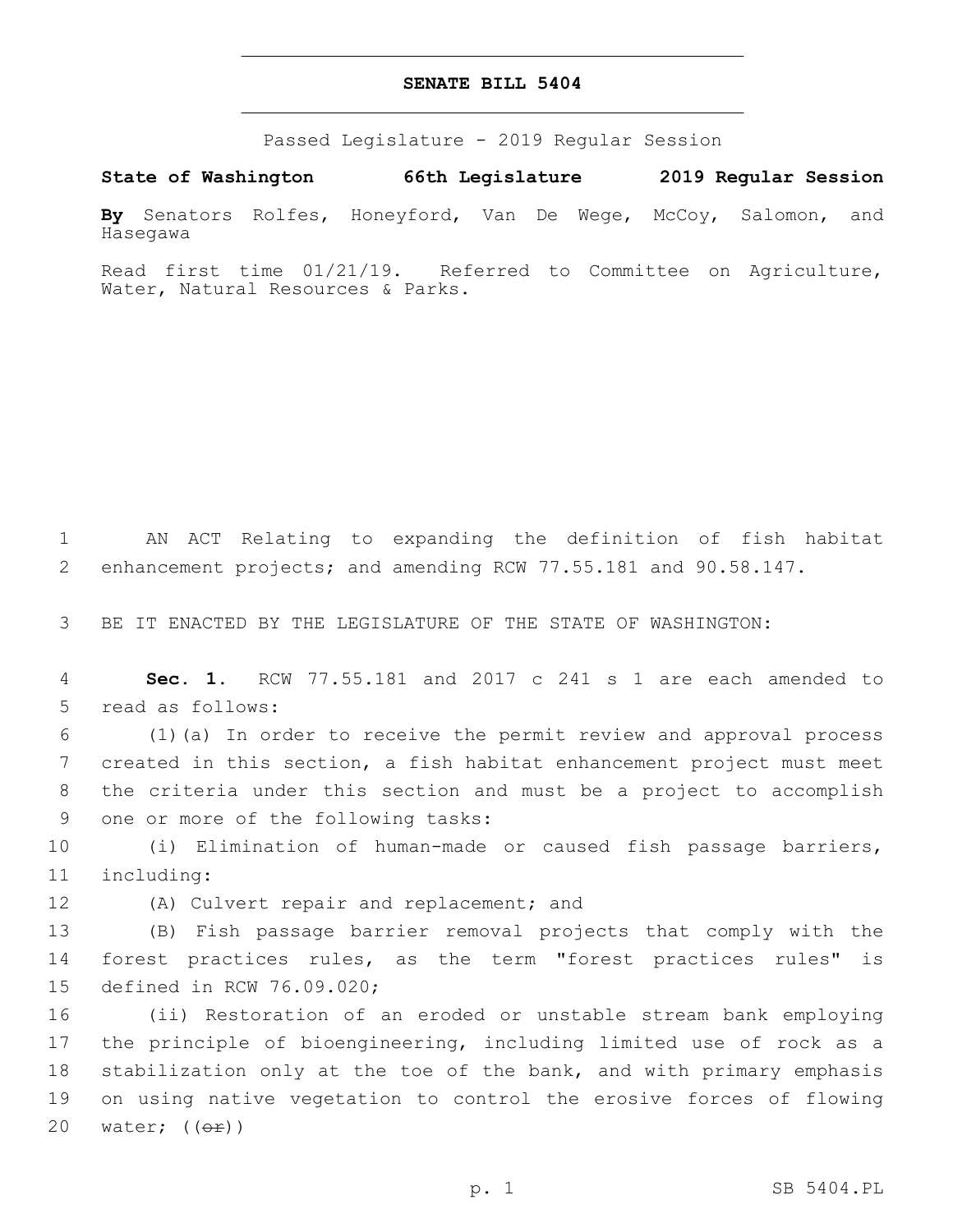(iii) Placement of woody debris or other instream structures that 2 benefit naturally reproducing fish stocks; or

 (iv) Restoration of native kelp and eelgrass beds and restoring 4 native oysters.

 (b) The department shall develop size or scale threshold tests to determine if projects accomplishing any of these tasks should be evaluated under the process created in this section or under other project review and approval processes. A project proposal shall not be reviewed under the process created in this section if the department determines that the scale of the project raises concerns 11 regarding public health and safety.

 (c) A fish habitat enhancement project must be approved in one of the following ways in order to receive the permit review and approval 14 process created in this section:

(i) By the department pursuant to chapter 77.95 or 77.100 RCW;

 (ii) By the sponsor of a watershed restoration plan as provided 17 in chapter 89.08 RCW;

 (iii) By the department as a department-sponsored fish habitat 19 enhancement or restoration project;

 (iv) Through the review and approval process for the jobs for the 21 environment program;

 (v) Through the review and approval process for conservation district-sponsored projects, where the project complies with design standards established by the conservation commission through interagency agreement with the United States fish and wildlife service and the natural resource conservation service;

 (vi) Through a formal grant program established by the legislature or the department for fish habitat enhancement or 29 restoration;

 (vii) Through the department of transportation's environmental retrofit program as a stand-alone fish passage barrier correction 32 project;

 (viii) Through a local, state, or federally approved fish barrier removal grant program designed to assist local governments in implementing stand-alone fish passage barrier corrections;

 (ix) By a city or county for a stand-alone fish passage barrier 37 correction project funded by the city or county;

 (x) Through the approval process established for forest practices 39 hydraulic projects in chapter 76.09 RCW; or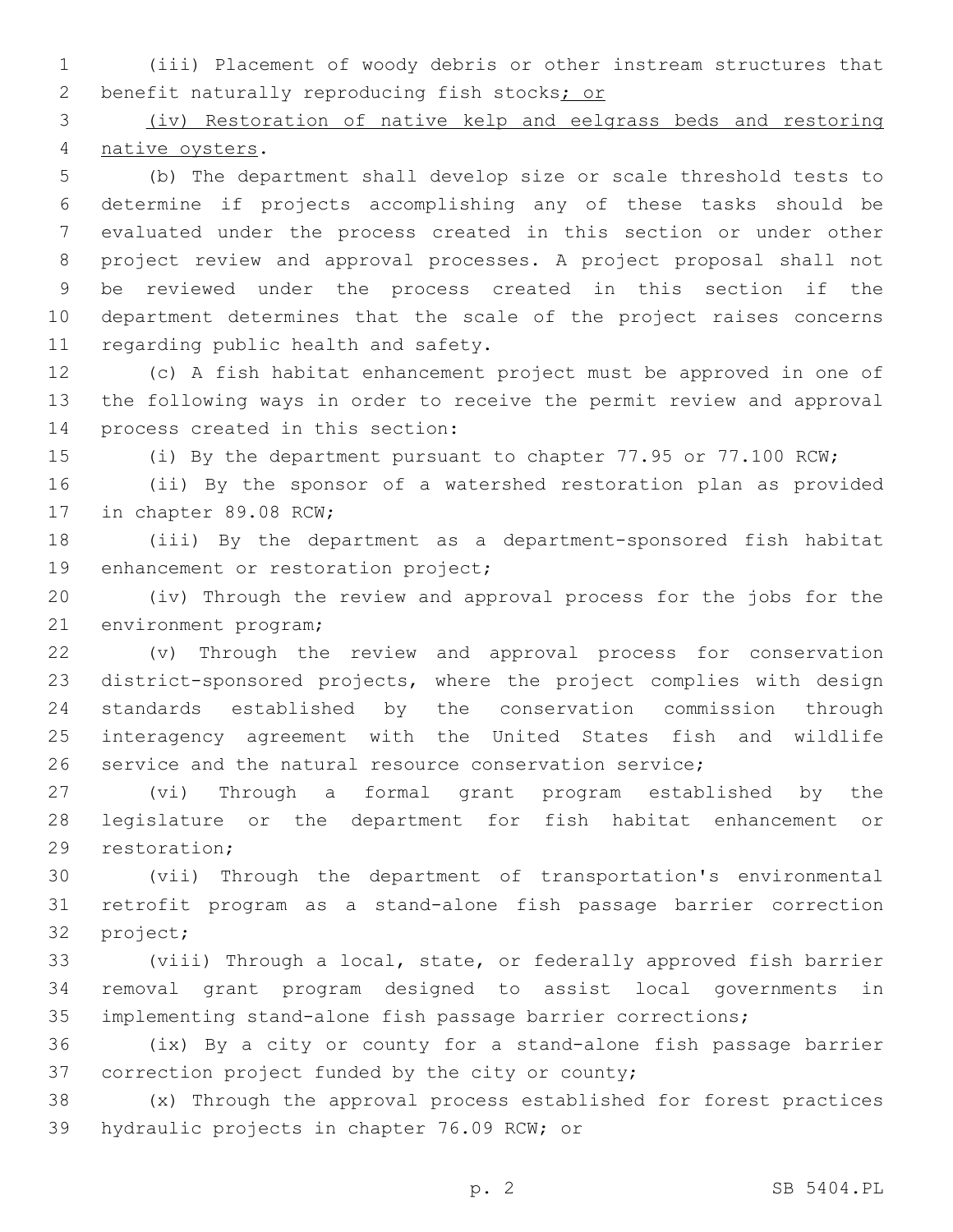(xi) Through other formal review and approval processes 2 established by the legislature.

 (2) Fish habitat enhancement projects meeting the criteria of subsection (1) of this section are expected to result in beneficial impacts to the environment. Decisions pertaining to fish habitat enhancement projects meeting the criteria of subsection (1) of this section and being reviewed and approved according to the provisions of this section are not subject to the requirements of RCW  $43.21C.030(2)(c)$ .

 (3)(a) A permit is required for projects that meet the criteria of subsection (1) of this section and are being reviewed and approved under this section. An applicant shall use a joint aquatic resource permit application form developed by the office of regulatory 14 assistance to apply for approval under this chapter. On the same day, the applicant shall provide copies of the completed application form to the department and to each appropriate local government. Applicants for a forest practices hydraulic project that are not otherwise required to submit a joint aquatic resource permit application must submit a copy of their forest practices application to the appropriate local government on the same day that they submit the forest practices application to the department of natural 22 resources.

 (b) Local governments shall accept the application identified in this section as notice of the proposed project. A local government shall be provided with a fifteen-day comment period during which it may transmit comments regarding environmental impacts to the department or, for forest practices hydraulic projects, to the 28 department of natural resources.

 (c) Except for forest practices hydraulic projects, the department shall either issue a permit, with or without conditions, deny approval, or make a determination that the review and approval process created by this section is not appropriate for the proposed project within forty-five days. The department shall base this determination on identification during the comment period of adverse impacts that cannot be mitigated by the conditioning of a permit. Permitting decisions over forest practices hydraulic approvals must 37 be made consistent with chapter 76.09 RCW.

 (d) If the department determines that the review and approval process created by this section is not appropriate for the proposed project, the department shall notify the applicant and the

p. 3 SB 5404.PL